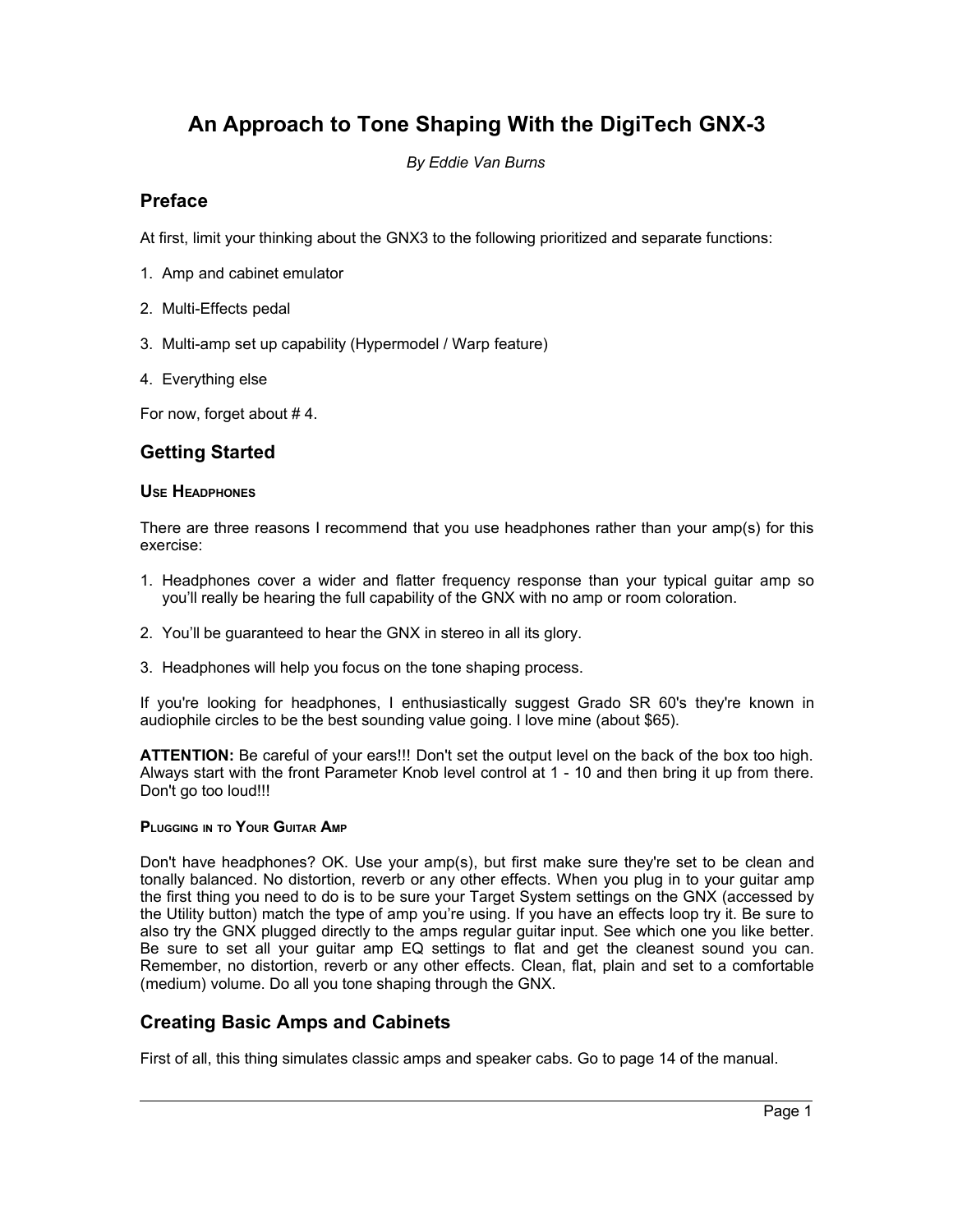Remember, you have to create the amps yourself. You're gonna need a little knowledge of what "classic amp" goes with what "classic cab". Spend some time looking over the manual's amp/cab naming conventions (on page 14), and the matches are more or less intuitive from there.

Here's where the reductionist approach really begins.

- 1. Using the Data Wheel go to User Preset #1. (When you receive the unit User Presets are identical to the Factory Presets.)
- 2. Using the procedure outlined at the bottom of page 16 in the manual "Editing the Effects", turn off all the effects.
- 3. Using the procedure outlined at the bottom of page 14 in the manual, "Editing Amp Models and Cabinet Types" set both the Green Amp and the Red Amp to "BLACKFAC" and both the Red Cabinet and the Green Cabinet to "AMER 2x12"
- 4. Set the gain to 20, the bass, mid and treble to 0 and the Level to 99\*. Voilà! Instant classic '65 Fender Twin Reverb sounding nice and clean with no effects.
- 5. Name the amp "Fen Twin" or something like that to identify it. Use the procedure outlined on page 17 "Storing/Copying a Preset"
- 6. Repeat this procedure for User Preset #2, but this time build a Fender Bassman (BASS MAN / AMER 4x10). Continue on to the other User Preset numbers until you build a nice collection of combo amps. Then continue on and build your classic stack configurations. Then put together your bass amps and finally the acoustic guitar. Note: DigiTech includes 5 "generic" amps: Clean Tube, Distorted Tube, Blues Amp, High Gain and Fuzz. Give these each a preset and, just for now, mate 'em all with either the "AMER 2x12" or "BRIT 4x12".

For this exercise I recommend setting both the Green Amps and Red Amps exactly the same so that you'll know, no matter where the Warp control is set, you've got one sound, and one sound only, on any given pre-set. It keeps things simple. If you want, you can change this later after you get used to using the GNX.

As you're going through this process don't worry about EQ settings, effects, Warping or cabinet tuning. Just build your amps and set 'em all flat and boring. You will notice that many of the tones will not be to your liking; in fact the sounds may not be what you would expect the particular amps to sound like. That's OK for now. Just build the things.

Then go back to preset #1, the Fender Twin. Leaving the Gain and Level where they are, adjust the bass, mid and treble to your liking or to what matches your perception of the "classic Fender Twin tone". My personal take on this one is that the Twin is known to be more or less balanced low to high and clean as a whistle.

Then go to the rest of your amps/cabs and fiddle around with each one until you get it to sound the way it's "supposed" to sound (Bassman distorted and gritty; Deluxe warm, hint of distortion, Dual Rectifier over the top, etc, etc.) Limit everything to just the use of the gain, bass, mid, treble and level controls. Get each preset to sound the best it can to your ears without adding any effects. Do, however, experiment with those knobs. Don't be afraid to set them to their extreme settings, just to get an idea of the full range of sound for each one.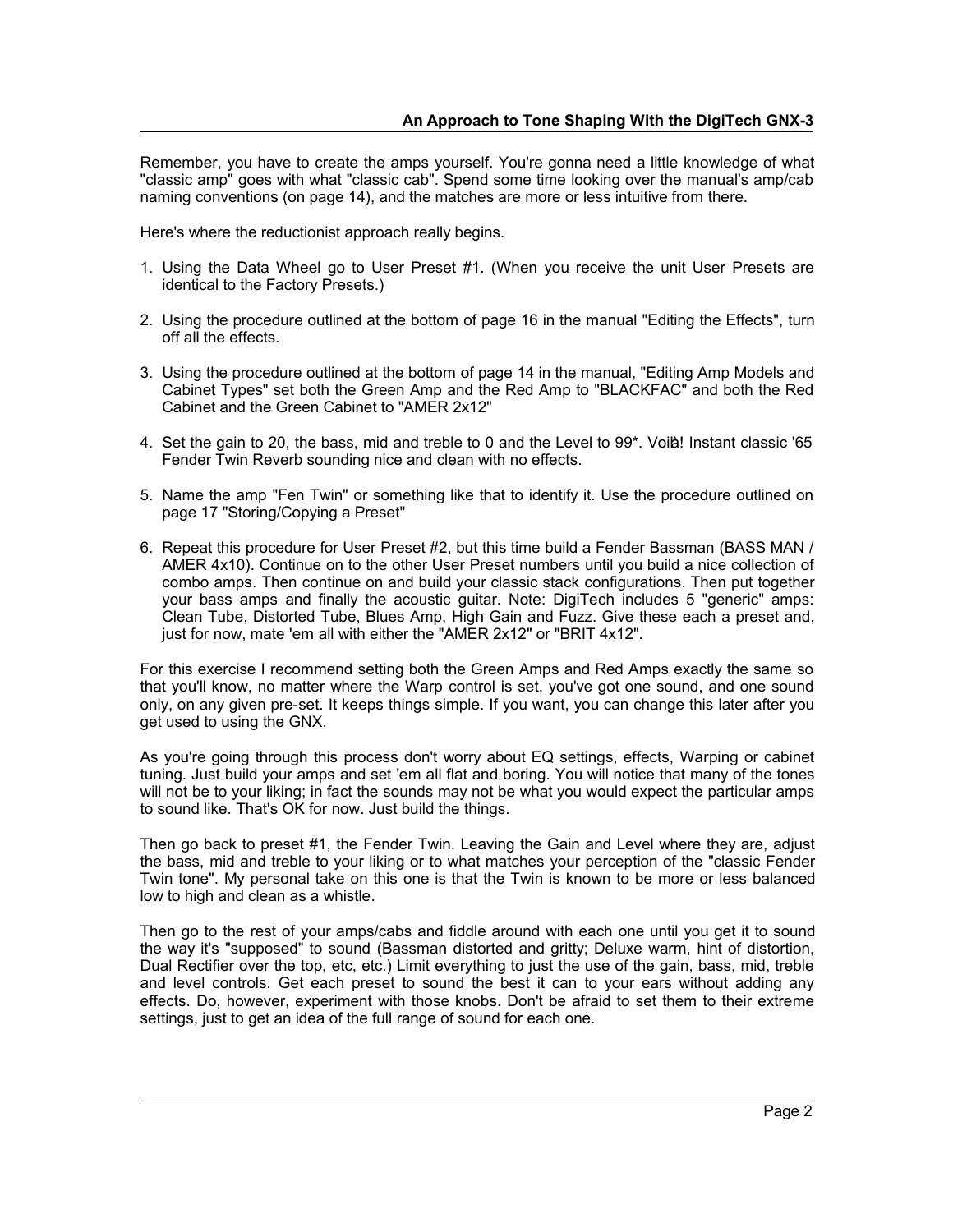## **Discovering the Multi-Effects Section**

Now that you've got 20 or so classic amps stocked in your machine, let's take a look at the effects.

Go back to User Preset #1 the venerable Fender Twin Reverb. Twins have a traditional reputation for being the workhorse of the amp world: clean, well balanced, polite but loud when necessary. In our case with the GNX3 it's a good choice to demo and learn about all the effects goodies stuffed into the 3.

Keep in mind I'm using a '62 Fender American Reissue Strat with a rosewood fingerboard for this exercise.

Anyway, we're at User Preset #1 with no effects turned on.

The approach is plain and simple: turn on one, and only one, effect at a time and twiddle the Parameter Knobs. Become familiar with the impact that each parameter has on the sound. What I find helpful is to turn to the extremes of the settings. That really demonstrates what the parameter does. But then go and twiddle around the middle ranges of the parameter and you'll get more subtlety and probably more useful settings. With each effect try to hone in on a sound you like. Take some notes. I've found that, with many of the different effects parameters, going just a few notches either way can make a significant difference. So keep that in mind.

I suggest that, at first, just stay with the basics: compressor, distortion (Stomp boxes), chorus/modulation (In particular: chorus, flange, rotary, phaser and tremolo) delay and reverb. There's a whole lot you can do with just those.

After you get done with all of that, try the following using User Preset #1, the Twin.

Compressor: fast/2-1/10/5

Stomp box: Screamer/50/70/50

Flanger: 8/20/70/20

Delay: spread/500ms/13/30/20

Reverb: plate/0/40/0/75

Below is an exercise that I think will give you an inkling of just how huge the GNX3 really is. Granted, these are pretty simple settings. But that's the point. Go through the exercise, keeping in mind that the GNX gives you a few dozen more amps to work with plus the Hypermodel/Warp feature! I think you'll see what I mean.

Remember, this is all done with a Strat so you may have to tweak some of this to suite your guitar.

Talk about tone, check this out using the above settings:

1) Neck pickup: Bang out some standard rock chords Be sure to throw in some minor chords, 7ths and 9ths. (Try Summertime Blues, Hendrix-like R&B chords, the intro to Red House, single string fills and some standard blues licks, whatever you want.)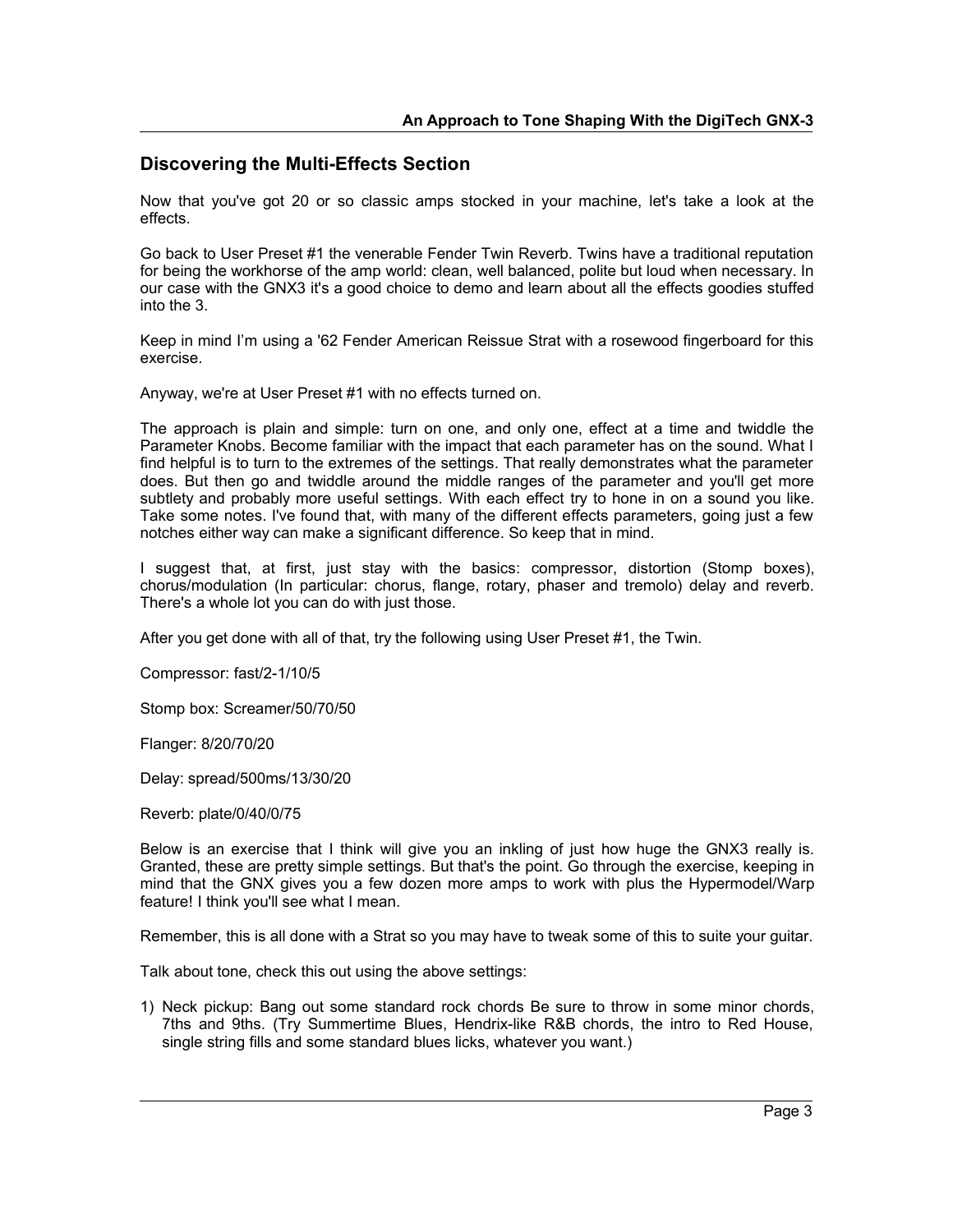- 2) Switch to the bridge pickup: Play some open string cowboy chords at the first position (G, C, D). Do not change the volume setting on your guitar, but make your pick attack very light and pick individual strings to mimic finger picking. Now, again very lightly, strum the same chords in a folksy sort of way.
- 3) Now all of a sudden really dig hard into the intro lick for Johnny B. Goode (I like it in B flat)

Get it?

If that's not enough try these:

- 3) Stay on your bridge pickup but turn off the Stomp box (Screamer). Leave everything else the same. Try some country style pedal steel bends or some double stops. Use your fingers for these.
- 4) Turn the Screamer back on and jack the Screamer gain to 99, go back to your neck pickup and rip into some SRV or Jimi licks. At this point, experiment with the 5 position switch on your guitar.
- 5) Leave all the GNX settings the same as #4 but back off on your guitar's volume control to maybe 6 or 7. On the neck pickup, try some Chicago blues rhythm chords or patterns. Then jack your guitar volume all the way and play your heart out.

Do you see what I mean?! That's just one standard amp with a few standard effects thrown in! A little finessing and you've got enough tone to get you through a set, jam, studio session or whatever. And, if I may gush just a little bit more, it sounds analog, tubey, natural, not digital. The personality of your guitar still comes through, single lines and, just as importantly, chords ring true and it's responsive to changes in pick attack and style!!! I love the GNX 3!

## **Creating Multiple Amp and Cabinet Set Ups (Hypermodels / Warp Feature)**

The following assumes the reader has finished with the other 2 parts.

When you first start "warping" amps and creating your own "hypermodels" it may be helpful to imagine that you're a recording engineer with two soundproof rooms; in the green room you've got your green amp and cab and in the red room you've got your red amp and cab. You're in charge of getting great tone out of each one and then mixing the two to create a third tone that will be used for the recording. The DigiTech guys might disagree with me here because the technology in the GNX3 actually combines the characteristics of each amp/cab with the other via digital magic. But, for the purposes of this exercise, let's forget about that for now.

I find it easiest to start this process from the same preset each time. I use User Preset 1, which in my rig is, you guessed it, the Twin. There's absolutely no reason you have to start from there, or any other particular preset. For me, it just helps to keep things straight in my mind.

Now, for the sake of this exercise, let's say we want our final tone to be rough and ready Marshall grind, but with a healthy dose of detail and pick articulation. Well, let's see. In the green room we'll set up a Twin for that clean cut California tone:

Green Amp = BLACKFAC / Green Cab = AMER2x12

Set to: 20/-6/0/2/99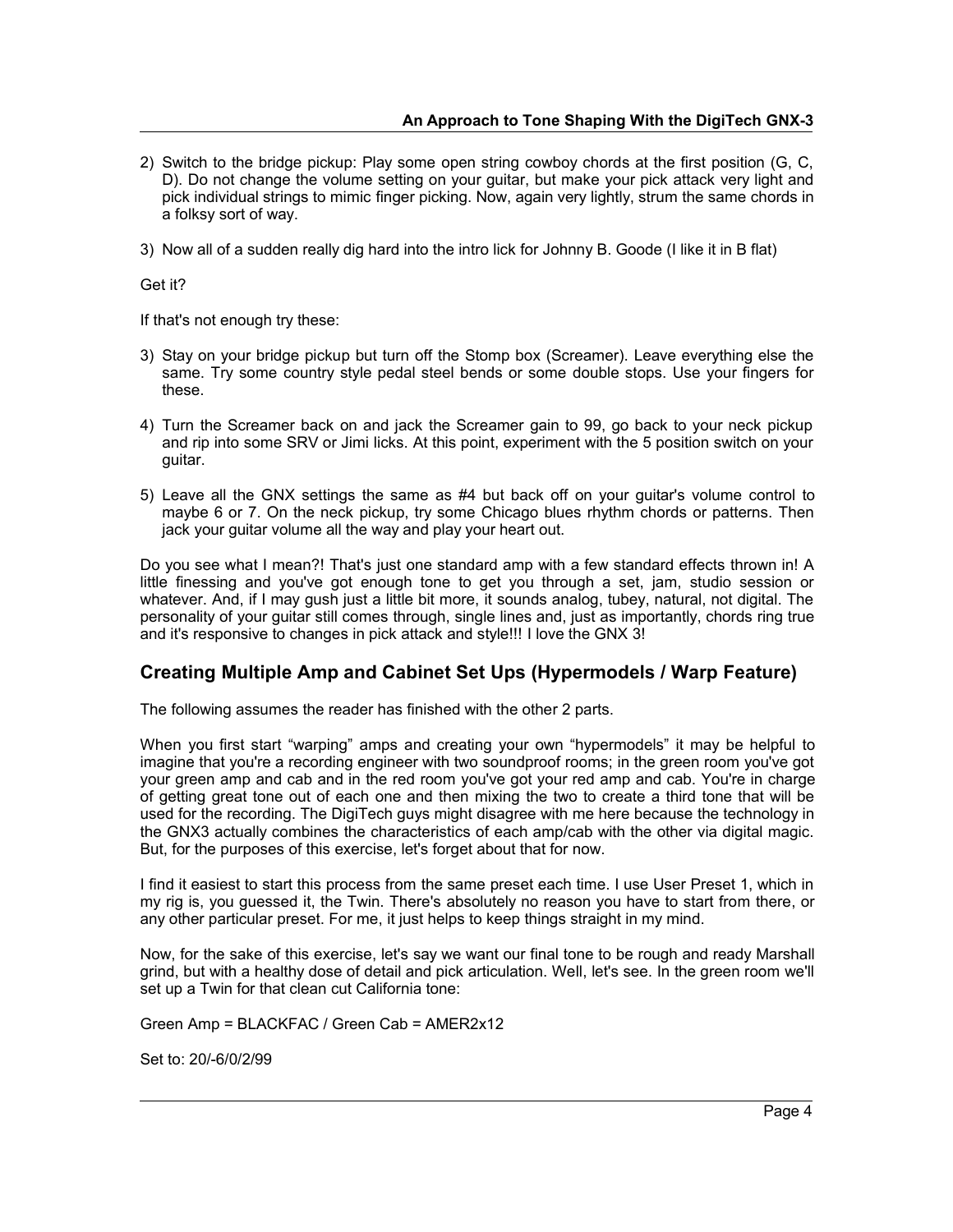We'll put a '78 Marshall Master Volume in the Red Room. Nice and greasy with just the right amount of hair:

Red Amp = BRITSTCK / Red Cab = GRNB 4x12

Set to: 40/0/0/12/80

Ah, ah, ah! Don't add any effects, not even reverb.

Grab your Warp Parameter Knob, twist it, turn it and listen. Before you end up on a final warp setting, be sure you warp in both directions: all the way from clean to dirty (0 - 99) and all the way from dirty to clean (99 - 0). That method seems to help me more accurately zero in on the tone I'm looking for. In this case, I ended up with 70% Marshall because I was in a bad mood.

From here follow the procedure outlined on page 16 of the manual "Saving Hyper Models (Amp Save)".

When you complete the process, the GNX returns to the preset that you started from. Not to worry, it did save your hypermodel. To find your Hyper Model again, you can start from any user preset and turn the green or red amp parameter knobs or the green or red cabinet parameter knobs CLOCKWISE till you get to your Hyper Model.\*

Your creation is now available for duty as a green amp or a red amp (or both) in a new User Preset. Your choice.

Warping does not have to end here. You can warp other set-ups and then use different Hyper Models for the green and red channels, and then warp those so, theoretically, you can have a bunch of amps cookin' all at the same time...just like Stevie Ray Vaughn!!! Don't forget, though, that Jimmy Page used one little low watt, one-speaker Supro and a Telecaster (!) to record that first Zep album. But that's why you bought the GNX in the first place: it lets you do whatever you want with it. Be sure to experiment.

#### **Bass, Acoustic and Wah**

Here's a couple of settings for bass and acoustic guitar: (again, this was set up with a Strat so you'll probably have to tweak these. Hopefully, they will at least get you in the ball park.)

#### **BASS**

Ampeg SVT with a single 15" cab / 1962 Fender Precision Bass

Amp= Rockbass Cab= Bass 1X15 Parameter Settings = 62 / 2 / -12 / -12 / 99

Compression = FAST  $/$  3.0 - 1  $/$  99

WHAM/IPS/TALK = PITCH / -12 / 99 (If you have a real bass switch this off)

Set guitar to neck pickup

#### **ACOUSTIC**

1937 Martin D28 previously owned by Hank Williams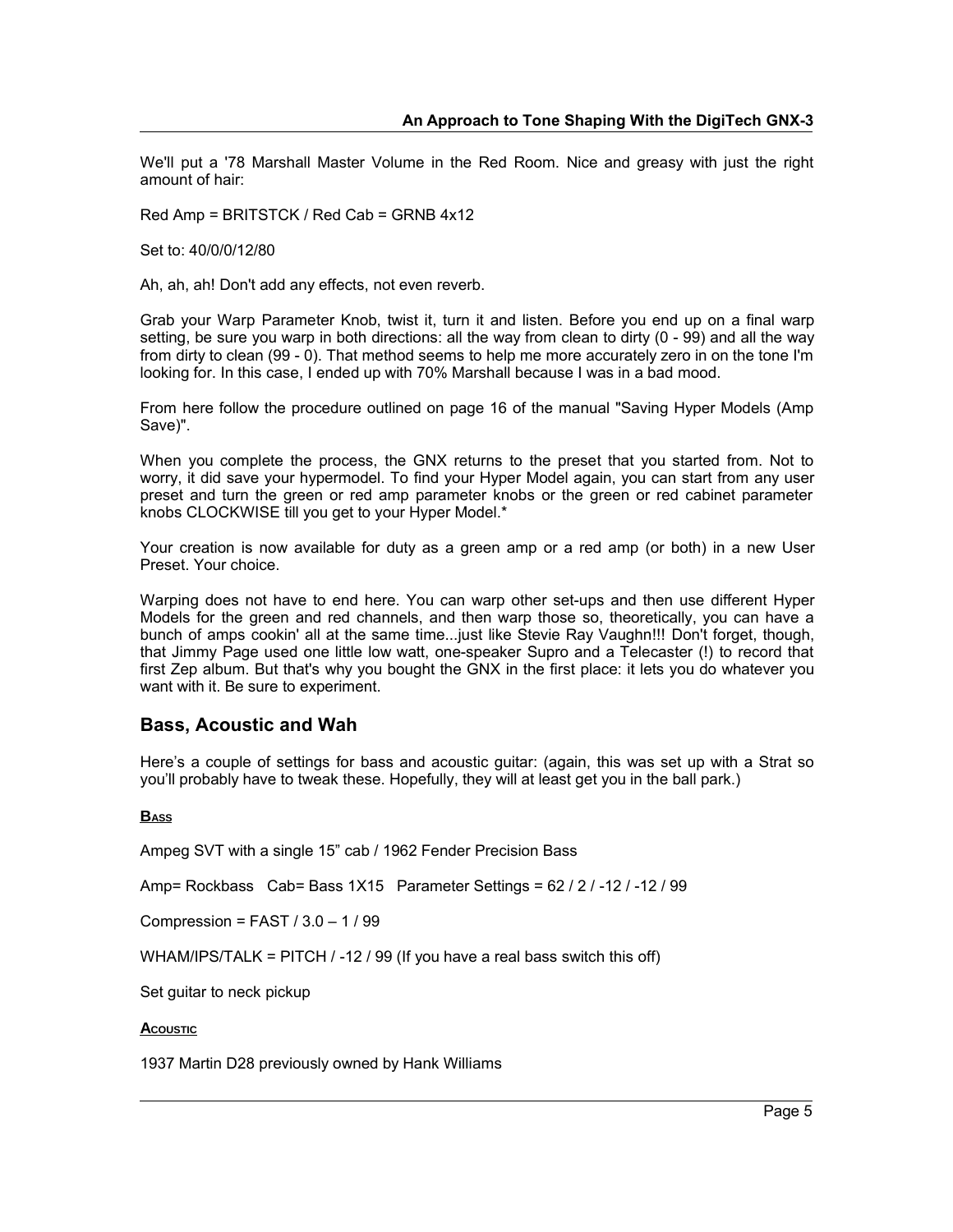Amp = DIRECT\* Cab = DIRECT\* Parameter Settings = 20 /6 / -7 / 4 / 95

Identical red and green channels set to 50% warp

Compression = FAST / 2.5 – 1 / 45 / 0

Chorus/Mod = Chorus / 25 / 12 / 10 / 28

Reverb = Hall / 5 /25 /36 / 48

Set guitar to bridge pickup

\* I found this to be better than the GNX ACOUSTIC model. But, like the rest of this approach, it's only an opinion.

#### **A WORD TO THE WAH**

I've found that you can beef up the sound of the GNX wah by adding very light flange (8/20/70/20 or thereabouts). I prefer the Boutique over the other two. Try setting the toe up position to 10 and the toe down to 99. Experiment with different distortions and pickups in conjunction with the wah. Also try backing off a bit on your volume and/or tone on the guitar when using the wah. My Wah-Wah heroes are Hendrix, Clapton, Page, Beck, SRV and Zappa so those are the tones I strive for. That being said, I have never been able to really nail their chewy sounds with any wah I've ever tried. I've learned, however, that effective wah operation takes a lot of practice. Think of it as trying to coordinate the broad sweep of your foot with the sweet spot of the wah along with the micro-movements of your finger, string, fret and fretboard all within the context of a guitar line within a song. It's a note-by-note thing: every little one needs TLC. It ain't easy to be really good with a wah. Good luck.

## **Organize Your Tones by Setting Up User Banks**

This is very useful in easily accessing your tone creations and/or organizing your guitar tones to match your band's set list.

The GNX3 comes with 13 factory named banks that have 5 factory presets assigned within each one. The way the GNX3 handles this is that the presets within each bank are set up in a fixed predetermined order by number. (For example, Bank 1 can only contain Presets that are assigned to the numbers 1 through 5. Bank 2 can only contain Presets that are assigned to the numbers 6 through 10, and so on.)

So, what ya have to do is: (Be sure you're in Bank mode.)

- 1) Predetermine which banks you want your particular User Presets assigned to.
- 2) Copy your custom User Presets to your choice of User Preset numbers associated with that bank.
- 3) Rename each bank as outlined on the bottom of page 67 in the users manual.